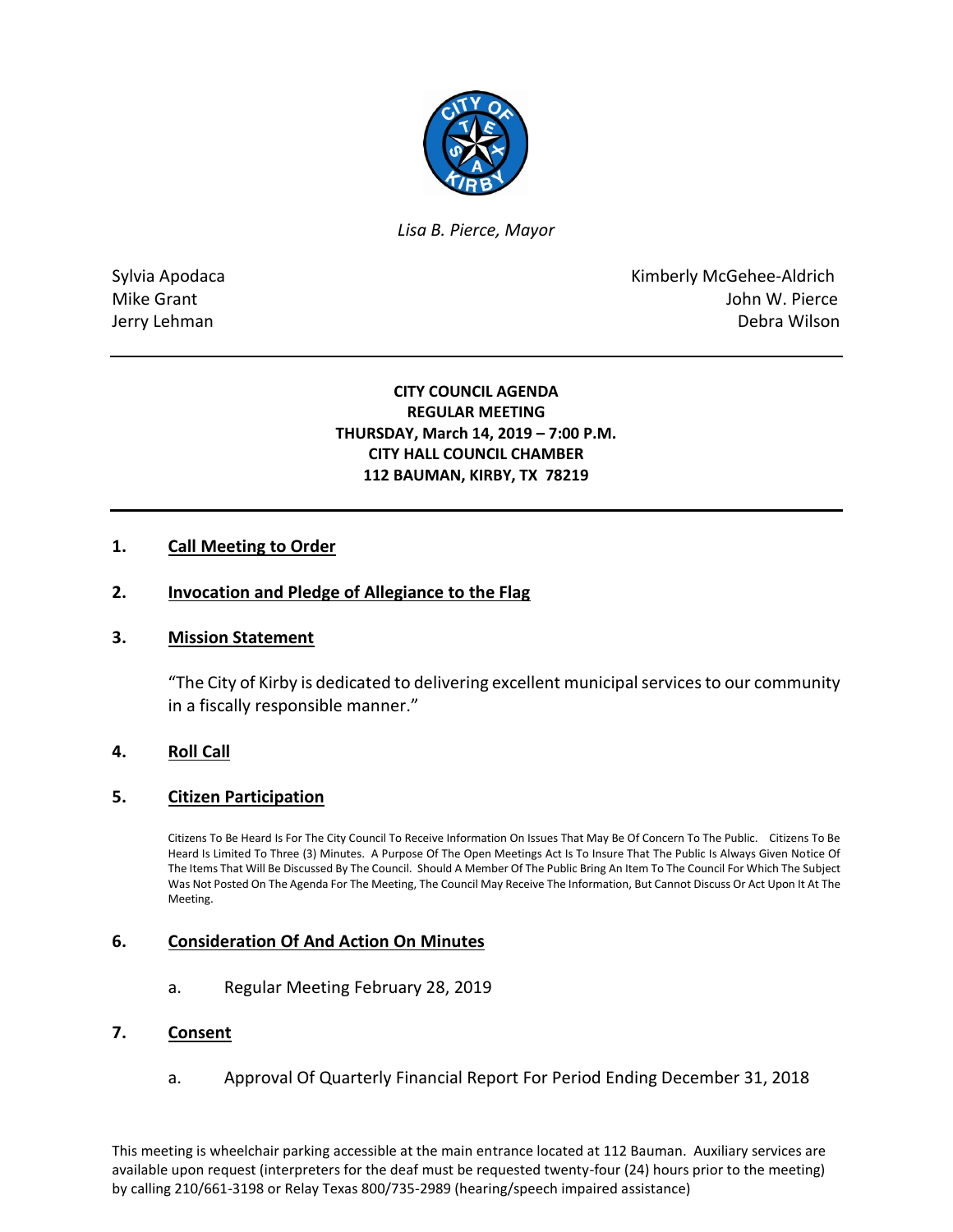b. Approval Of Quarterly Investment Report For Period Ending December 31, 2018

# **8. Presentation**

a. Presentation On City Of Kirby Recycle Services – Tom Armstrong, Republic Services

# **9. Discussion And Possible Actions**

- a. Discussion And Possible Action On An Ordinance Of The City Of Kirby, Texas Amending Chapter 70 Of The Code Of ordinances By Adding Section 70.06 To Prohibit The Operation Of Motor-Assisted Scooters On A Street, Highway, Or Sidewalk In The City Of Kirby; Authorizing The Impoundment Of Motor-Assisted Scooters Found In The City Of Kirby; And Setting A Penalty For Violations. This Is The Second Reading.
- b. Update, Discussion And Possible Action On Binz Engleman Road Reconstruction Project
- c. Discussion And Possible Action On Resolution No. O-2019-708 Authorizing The City Manager To Submit An Application For Funding From Bexar County's Community Development Block Grant (CDBG) Program
- d. Discussion And Possible Action On Appointing Regular Member(s) And Alternate Member(s) To The Building And Standards Commission
- e. Discussion And Possible Action On Appointing A Member(s) To The Beautification And Recycle Committee
- f. Discussion And Possible Action To Remove Member(s) From The Kirby Senior Center Corporation Board
- g. Discussion And Possible Action To Accept Roger Romens' Verbal Resignation From The Kirby Senior Center Corporation Board Submitted On January 10, 2019
- h. Discussion And Possible Action On Appointing A Member(s) To The Kirby Senior Center Corporation Board
- i. Discussion And Possible Action On The Kirby Senior Center Corporation Financial Status, Operations, Board Of Directors And Personnel
- j. Discussion And Possible Action On Termination Of Interlocal Agreement And Amendment To Ground Lease With Bexar County For Animal Services And Facility

This meeting is wheelchair parking accessible at the main entrance located at 112 Bauman. Auxiliary services are available upon request (interpreters for the deaf must be requested twenty-four (24) hours prior to the meeting) by calling 210/661-3198 or Relay Texas 800/735-2989 (hearing/speech impaired assistance)